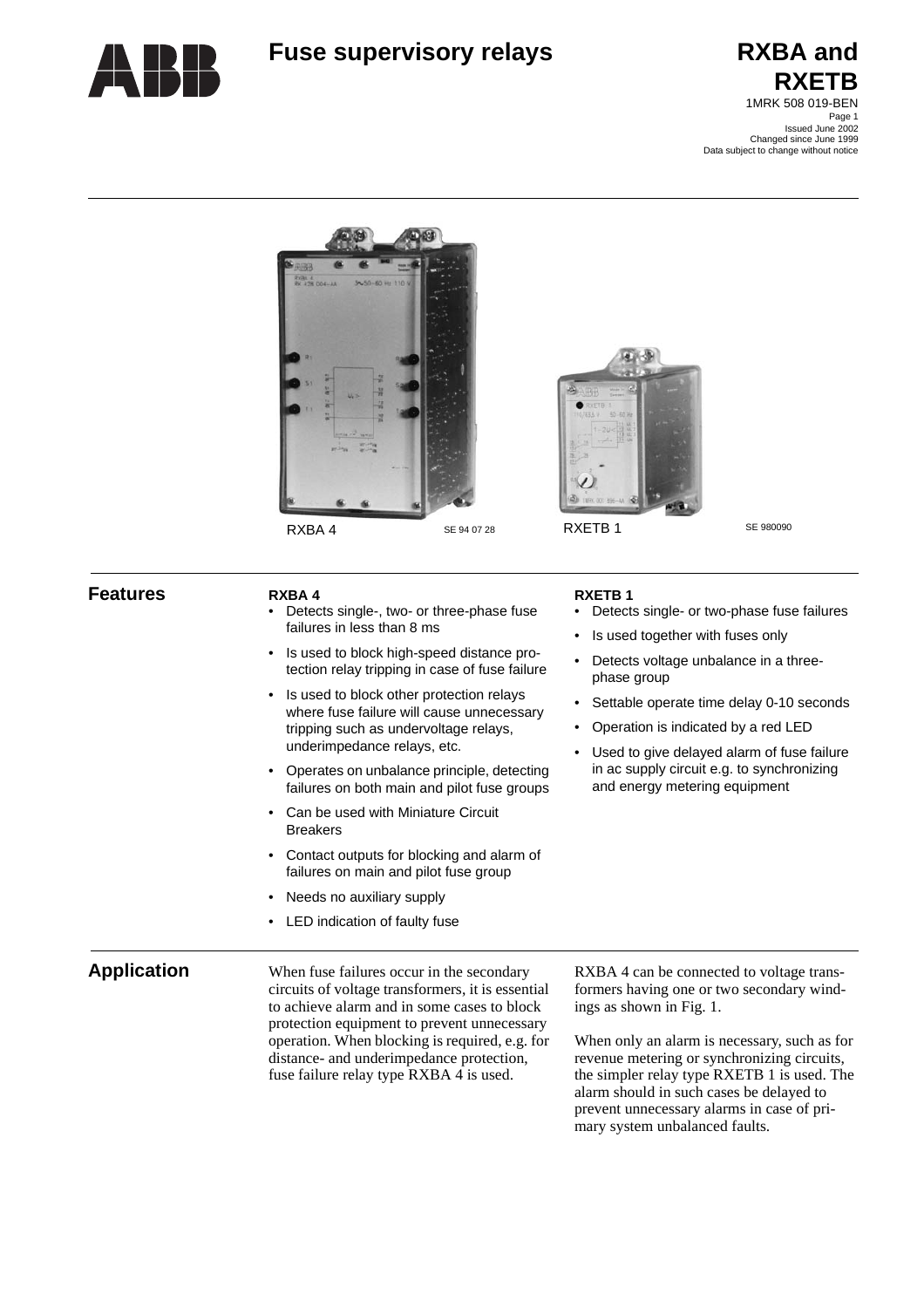### **Design RXBA 4**

The RXBA is a static, three-phase relay that compares the voltages on both sides of the fuse in each phase. The two voltages, U1 and U2, (see [Fig. 1\)](#page-1-0) are fed to individual inputs of the relay. One side is provided with an input transformer for each phase. After rectification, the voltages are compared in a balanced bridge to determine the voltage difference.

If the voltage difference  $(U2 < U1)$  is greater than the operating value, U1 will activate two relays, each with a make, light-duty contact. At the same time a LED on the front of the relay indicates in which phase the voltage reduction occurred. If the voltage U1 is reduced compared to U2, another light-duty output relay will operate and a LED will indicate in which phase the pilot wire voltage dropped.

Even if there is a load between the phases, and the voltage on the fuse failure side is not zero, the relay will operate correctly. If however, the load is asymmetrical, an undesired operation for pilot wire interruption might be obtained at the same time. RXBA 4 does not need any additional auxiliary power supply since auxiliary voltage is obtained from the supervised circuits.

### **RXETB 1**

The RXETB 1 operates in case of fuse failure in one or two phases of a three-phase system or if the voltage in one phase drops below 40% of rated voltage and the other two phases have rated voltage. Fuse failure in all three phases is unlikely to occur, therefore the RXETB 1 relay is sufficient in most cases.

The measurement principle is based on a comparison between the neutral point of the voltage transformer and an internal neutral point derived from the three phases. When a voltage difference is detected, the two output relays, each with one change-over contact, operates.

By a knob at the front, the operation can be set to be delayed up to 10 seconds. During operation, a red LED is lit at the front of the relay.

Unbalanced phase to phase connected loads is not a problem due to the high remaining voltages. If the relay operates because of a voltage drop in one phase, it will reset when the voltage exceeds 75% of rated voltage.

### **Diagrams**



<span id="page-1-0"></span>Fig. 1 Application of RXBA 4 on 11 with one respective two secondary windings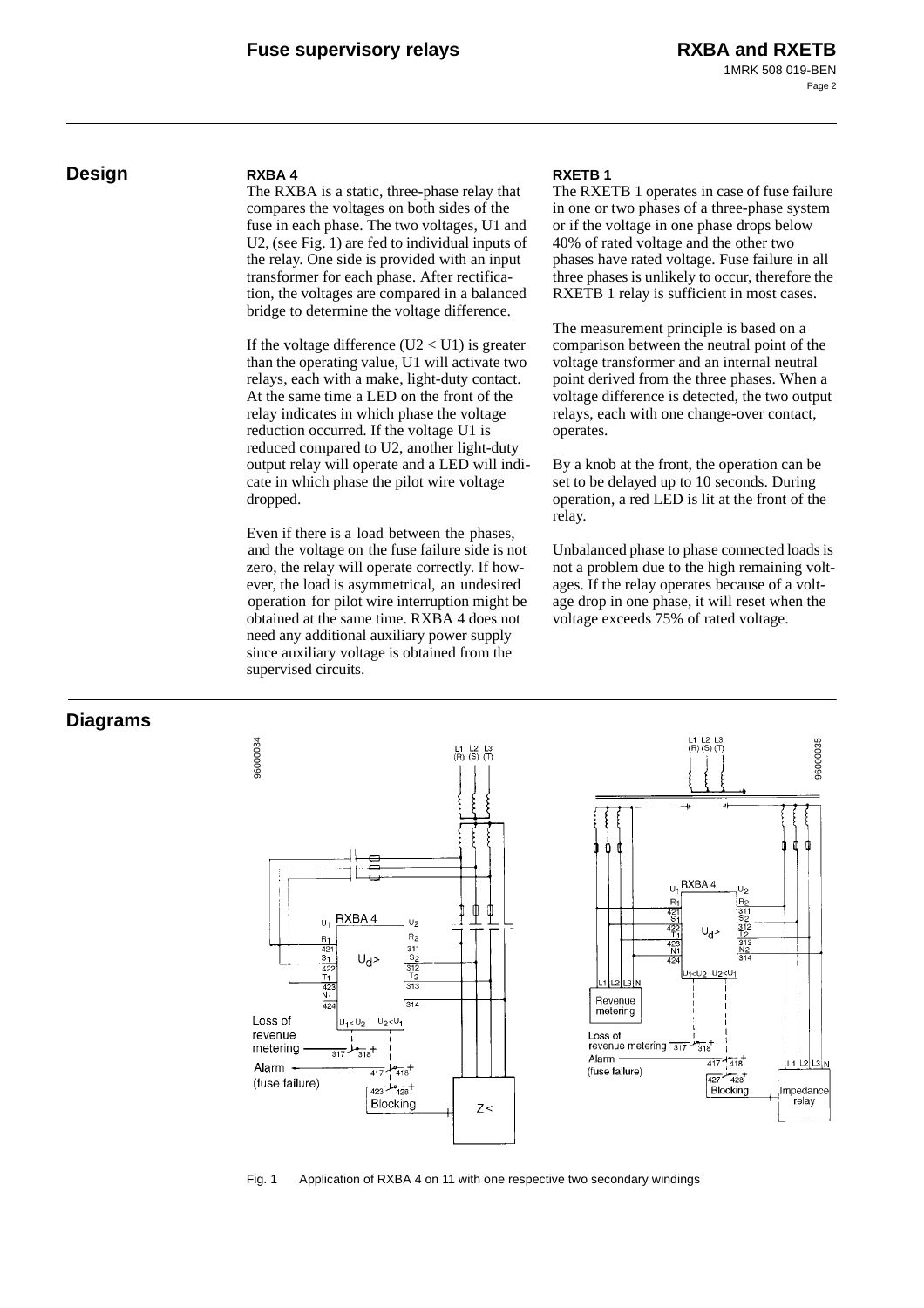

Fig. 2 Terminal diagrams for RXETB 1 and RXBA 4

## **Technical data**

|                                      | RXBA4                  | <b>RXETB1</b>                          |
|--------------------------------------|------------------------|----------------------------------------|
| Rated voltage, U <sub>r</sub>        | 50-60 Hz               | 50-60 Hz                               |
|                                      | 110/ $\sqrt{3}$ Ph/N   | 110/ $\sqrt{3}$ Ph/N                   |
| Overload capacity                    | 120% of $U_r$          | 190% of $U_r$                          |
| Power consumption                    | 2 VA/phase             | 0,4 VA/phase                           |
| Operate voltage                      | $U_d$ > 20 V           | 1- or 2-phase voltages                 |
|                                      |                        | decreased to $<$ 40% of U <sub>r</sub> |
| Resetting voltage                    | $U_d > 4 V$            | Faulty phase voltage                   |
|                                      |                        | increased to >75% of U <sub>r</sub>    |
| Operate time                         | 8 ms                   | 10-15 ms $+$ set time delay            |
| Resetting time                       | $\leq$ 25 ms           | $< 100$ ms                             |
| Time delay                           |                        | $0 - 10s$                              |
| Insulation tests:                    |                        |                                        |
| Dielectric test                      | 2 kV, 50 Hz, 1 minute  | 2 kV, 50 Hz, 1 minute                  |
| Impulse voltage test                 | 5 kV, 1,2/50 µs, 0,5 J | 5 kV, 1,2/50 µs, 0,5 J                 |
| Disturbance tests:                   |                        |                                        |
| <b>Fast transient test</b>           | 4-8 kV, 2 min          | 4-8 kV, 2 min                          |
| 1 MHz burst test                     | 2,5 kV 1 MHz           | 2,5 kV 1 MHz                           |
| Permitted ambient temperature        |                        |                                        |
| operation                            | -25 °C to +55 °C       | -25 °C to +55 °C                       |
| storage                              | -40 °C to +70 °C       | -40 °C to +70 °C                       |
| Contact data:                        |                        |                                        |
| Max. system voltage                  | 250 V                  | 250 V                                  |
| Cont. current carrying capacity      | 0.5A                   | 5 A                                    |
| Make and conducting capacity, 200 ms | 2A                     | 30 A                                   |
| Breaking capacity                    |                        |                                        |
| dc $L/R < 40$ ms 110V                | 60 mA                  | 0.4A                                   |

**Dimensions and mounting**

RXBA 4 fuse failure supervision relay occupies four COMBIFLEX seats (4U 12C) and relay type RXETB 1 occupies one COMBIFLEX seat (2U 6C). The relays are mounted on separately ordered COMBIFLEX bases which are mounted on an apparatus frame in an equipment frame, or on a support frame in an equipment frame.